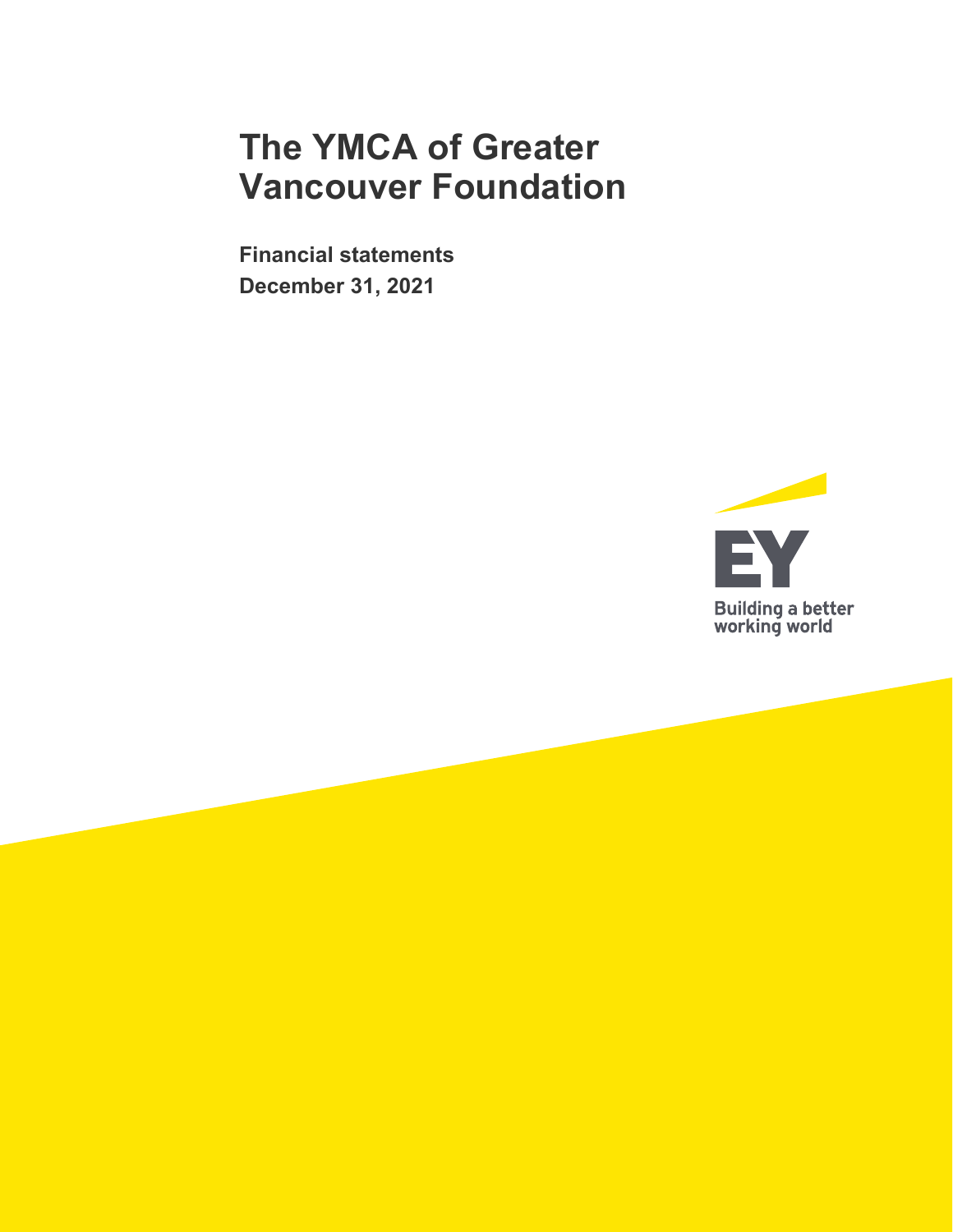### **Independent auditor's report**

### To the Trustees of **The YMCA of Greater Vancouver Foundation**

#### **Report on the audit of the financial statements**

#### **Opinion**

We have audited the financial statements of **The YMCA of Greater Vancouver Foundation** [the "Foundation"] which comprise the statement of financial position as at December 31, 2021, and the statement of changes in net assets, statement of operations and statement of cash flows for the year then ended, and notes to the financial statements, including a summary of significant accounting policies.

In our opinion, the accompanying financial statements present fairly, in all material respects, the financial position of the Foundation as at December 31, 2021, and its results of operations and its cash flows for the year then ended in accordance with Canadian accounting standards for not-for-profit organizations.

### **Basis for opinion**

We conducted our audit in accordance with Canadian generally accepted auditing standards. Our responsibilities under those standards are further described in the *Auditor's responsibilities for the audit of the financial statements*  section of our report. We are independent of the Foundation in accordance with the ethical requirements that are relevant to our audit of the financial statements in Canada, and we have fulfilled our other ethical responsibilities in accordance with these requirements. We believe that the audit evidence we have obtained is sufficient and appropriate to provide a basis for our opinion.

#### **Other information**

Management is responsible for the other information. The other information comprises the information included in the Annual Report, but does not include the financial statements and our auditor's report thereon.

Our opinion on the financial statements does not cover the other information, and we do not express any form of assurance conclusion thereon.

In connection with our audit of the financial statements, our responsibility is to read the other information identified above and, in doing so, consider whether the other information is materially inconsistent with the financial statements or our knowledge obtained in the audit, or otherwise appears to be materially misstated.

The Annual Report is expected to be made available to us after the date of the auditor's report. If, based on the work we will perform on this other information, we conclude that there is a material misstatement of this other information, we are required to report that fact to those charged with governance.

#### **Responsibilities of management and those charged with governance for the financial statements**

Management is responsible for the preparation and fair presentation of the financial statements in accordance with Canadian accounting standards for not-for-profit organizations, and for such internal control as management determines is necessary to enable the preparation of financial statements that are free from material misstatement, whether due to fraud or error.

In preparing the financial statements, management is responsible for assessing the Foundation's ability to continue as a going concern, disclosing, as applicable, matters related to going concern and using the going concern basis of accounting unless management either intends to liquidate the Foundation or to cease operations, or has no realistic alternative but to do so.

Those charged with governance are responsible for overseeing the Foundation's financial reporting process.

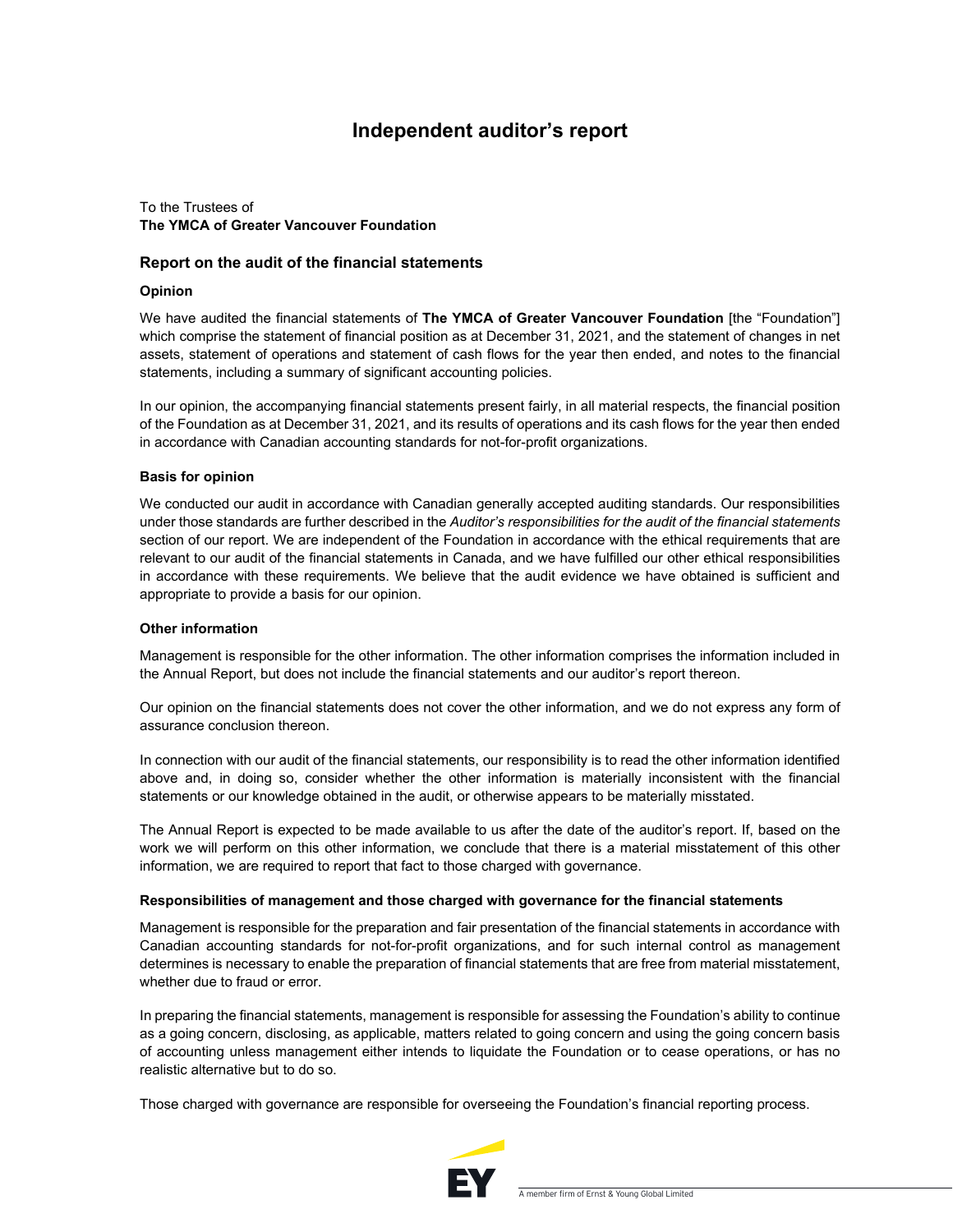#### **Auditor's responsibilities for the audit of the financial statements**

Our objectives are to obtain reasonable assurance about whether the financial statements as a whole are free from material misstatement, whether due to fraud or error, and to issue an auditor's report that includes our opinion. Reasonable assurance is a high level of assurance, but is not a guarantee that an audit conducted in accordance with Canadian generally accepted auditing standards will always detect a material misstatement when it exists. Misstatements can arise from fraud or error and are considered material if, individually or in the aggregate, they could reasonably be expected to influence the economic decisions of users taken on the basis of these financial statements.

 $-2-$ 

As part of an audit in accordance with Canadian generally accepted auditing standards, we exercise professional judgment and maintain professional skepticism throughout the audit. We also:

- Identify and assess the risks of material misstatement of the financial statements, whether due to fraud or error, design and perform audit procedures responsive to those risks, and obtain audit evidence that is sufficient and appropriate to provide a basis for our opinion. The risk of not detecting a material misstatement resulting from fraud is higher than for one resulting from error, as fraud may involve collusion, forgery, intentional omissions, misrepresentations, or the override of internal control.
- Obtain an understanding of internal control relevant to the audit in order to design audit procedures that are appropriate in the circumstances, but not for the purpose of expressing an opinion on the effectiveness of the Foundation's internal control.
- Evaluate the appropriateness of accounting policies used and the reasonableness of accounting estimates and related disclosures made by management.
- Conclude on the appropriateness of management's use of the going concern basis of accounting and, based on the audit evidence obtained, whether a material uncertainty exists related to events or conditions that may cast significant doubt on the Foundation's ability to continue as a going concern. If we conclude that a material uncertainty exists, we are required to draw attention in our auditor's report to the related disclosures in the financial statements or, if such disclosures are inadequate, to modify our opinion. Our conclusions are based on the audit evidence obtained up to the date of our auditor's report. However, future events or conditions may cause the Foundation to cease to continue as a going concern.
- Evaluate the overall presentation, structure, and content of the financial statements, including the disclosures, and whether the financial statements represent the underlying transactions and events in a manner that achieves fair presentation.

We communicate with those charged with governance regarding, among other matters, the planned scope and timing of the audit and significant audit findings, including any significant deficiencies in internal control that we identify during our audit.

#### **Report on other legal and regulatory requirements**

As required by the *Societies Act* (British Columbia)*,* we report that, in our opinion, the accounting principles in Canadian accounting standards for not-for-profit organizations have been applied on a basis consistent with that of the preceding year.

Ernst + Young LLP

**Chartered Professional Accountants** 



Vancouver, Canada June 9, 2022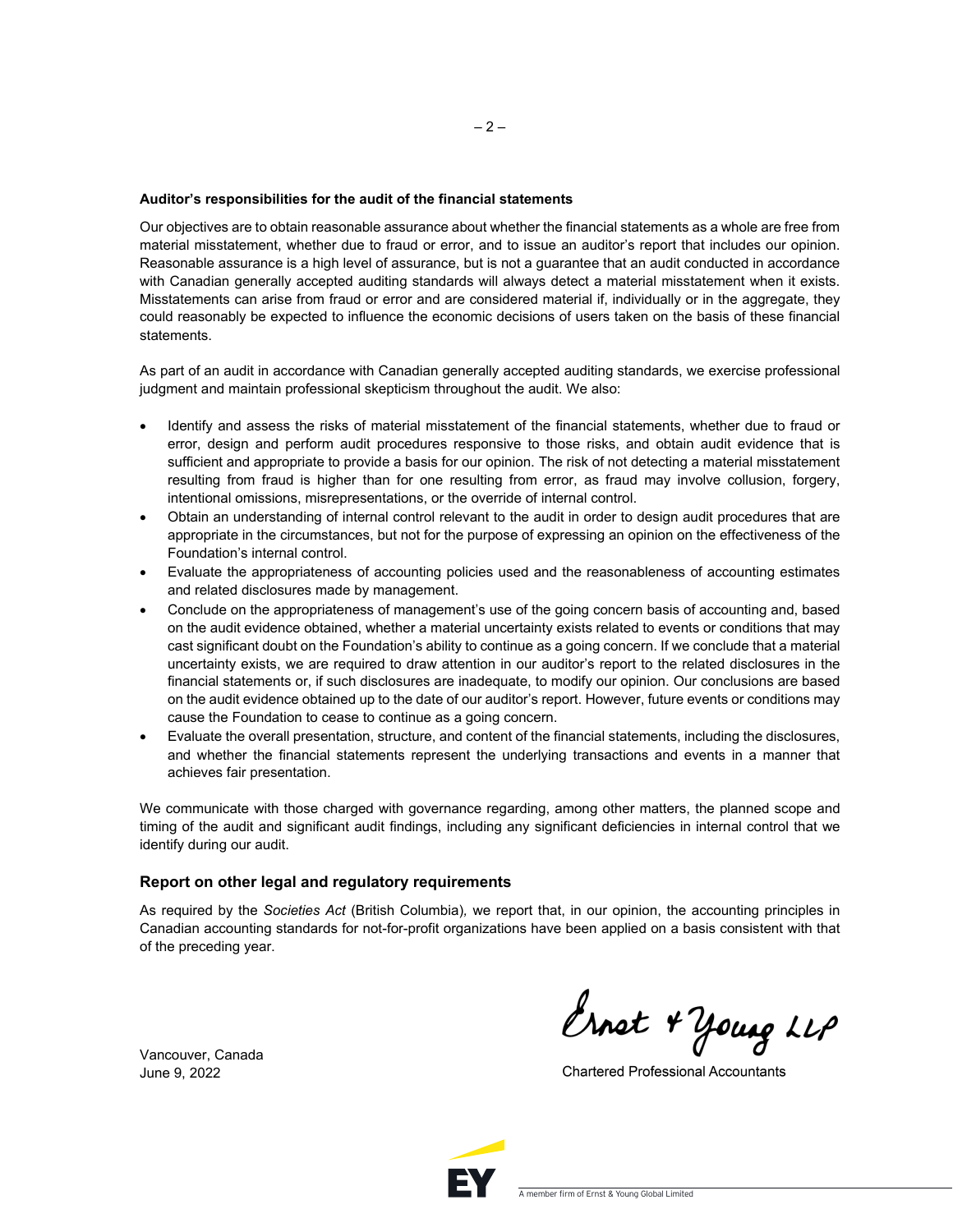## **Statement of financial position**

As at December 31

|                                                    | 2021       | 2020       |
|----------------------------------------------------|------------|------------|
|                                                    | \$         | \$         |
| <b>Assets</b>                                      |            |            |
| <b>Current</b>                                     |            |            |
| Cash                                               | 165,562    | 2,487,489  |
| Investments [note 4]                               | 51,620,051 | 49,174,146 |
| Other receivables                                  | 1,062,397  | 208,176    |
| Prepaid expenses                                   | 1,142      | 3,239      |
| <b>Total current assets</b>                        | 52,849,152 | 51,873,050 |
| Investments [note 4]                               | 22,773,923 | 20,165,433 |
| Tenant Incentives, net                             | 1,476,116  | 707,100    |
| Real property, net [note 5]                        | 18,605,057 | 17,246,330 |
| <b>Total assets</b>                                | 95,704,248 | 89,991,913 |
| Liabilities and net assets<br><b>Current</b>       |            |            |
| Accounts payable and accrued liabilities [note 10] | 449,601    | 1,210,669  |
| Due to The YMCA of Greater Vancouver [note 3]      | 1,409,597  | 37,948     |
| Current portion of long-term debt [note 6]         | 256,199    | 249,189    |
| <b>Total current liabilities</b>                   | 2,115,397  | 1,497,806  |
| Long-term debt <i>[note 6]</i>                     | 8,271,806  | 8,528,707  |
| <b>Total liabilities</b>                           | 10,387,203 | 10,026,513 |
| Contingency [note 11]                              |            |            |
| <b>Net assets</b>                                  |            |            |
| Unrestricted                                       | 62,125,014 | 59,997,789 |
| <b>Endowment funds</b>                             | 13,114,980 | 11,499,177 |
| Invested in real property                          | 10,077,051 | 8,468,434  |
| <b>Total net assets</b>                            | 85,317,045 | 79,965,400 |
| <b>Total liabilities and net assets</b>            | 95,704,248 | 89,991,913 |
|                                                    |            |            |

*See accompanying notes*

On behalf of the Board:

*M* 

Trustee Trustee

 $#20 - 16$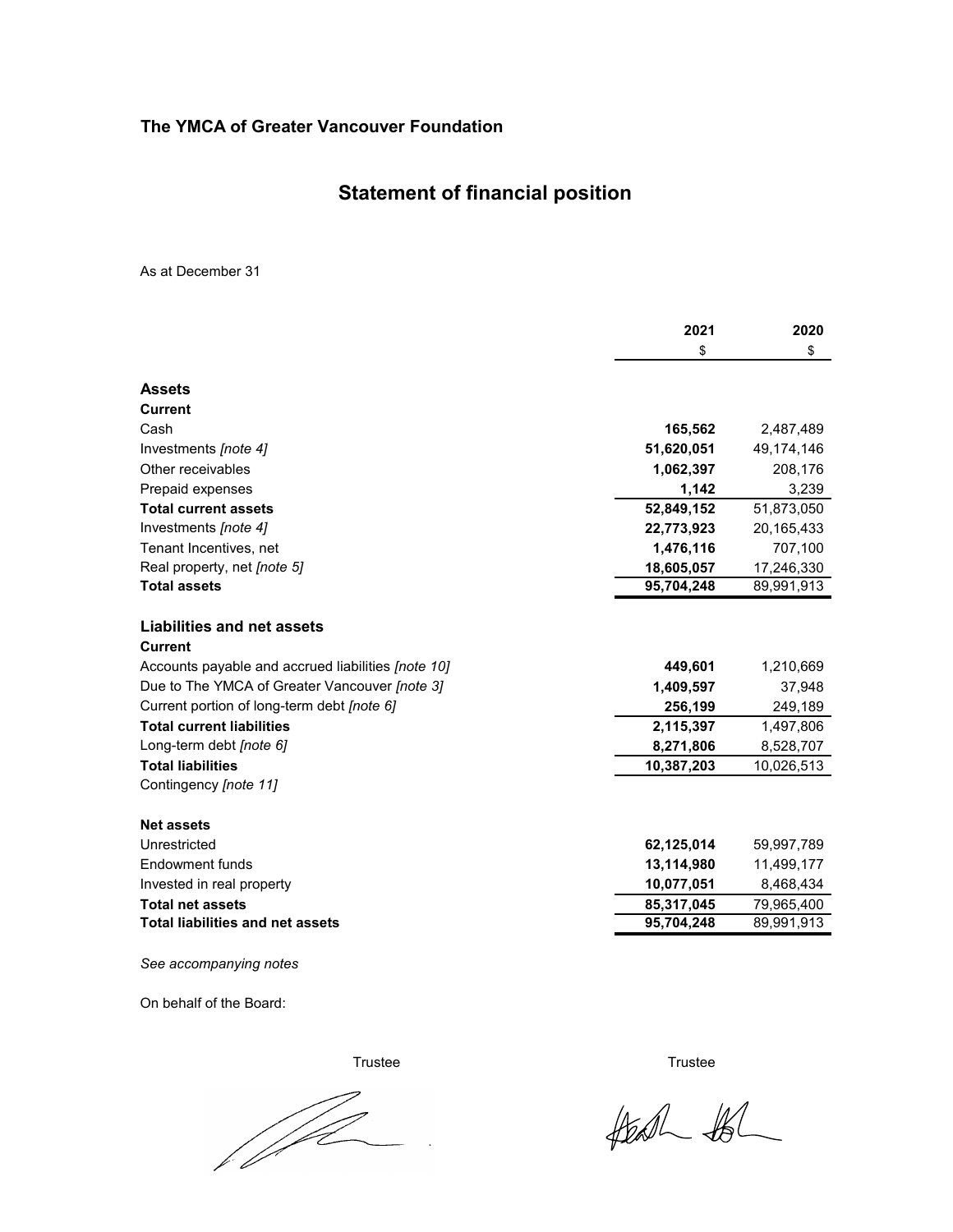# **Statement of changes in net assets**

Year ended December 31

|                                | 2021          |                  |               | 2020         |              |
|--------------------------------|---------------|------------------|---------------|--------------|--------------|
|                                |               | <b>Endowment</b> | Invested in   |              |              |
|                                | Unrestricted  | funds            | real property | <b>Total</b> | <b>Total</b> |
|                                | \$            | \$               | \$            | \$           | \$           |
|                                |               |                  |               |              |              |
| Net assets, beginning of year  | 59,997,789    | 11,499,177       | 8,468,434     | 79,965,400   | 77,618,816   |
| Excess (deficiency) of revenue |               |                  |               |              |              |
| over expenses for the year     | 4,318,444     | 790.451          | (582,602)     | 4,526,293    | 2,300,257    |
| Endowment contributions        |               |                  |               |              |              |
| and bequests                   |               | 825,352          |               | 825,352      | 46,327       |
| Interfund transfer             | (2, 191, 219) |                  | 2,191,219     |              |              |
| Net assets, end of year        | 62,125,014    | 13,114,980       | 10,077,051    | 85,317,045   | 79,965,400   |

*See accompanying notes*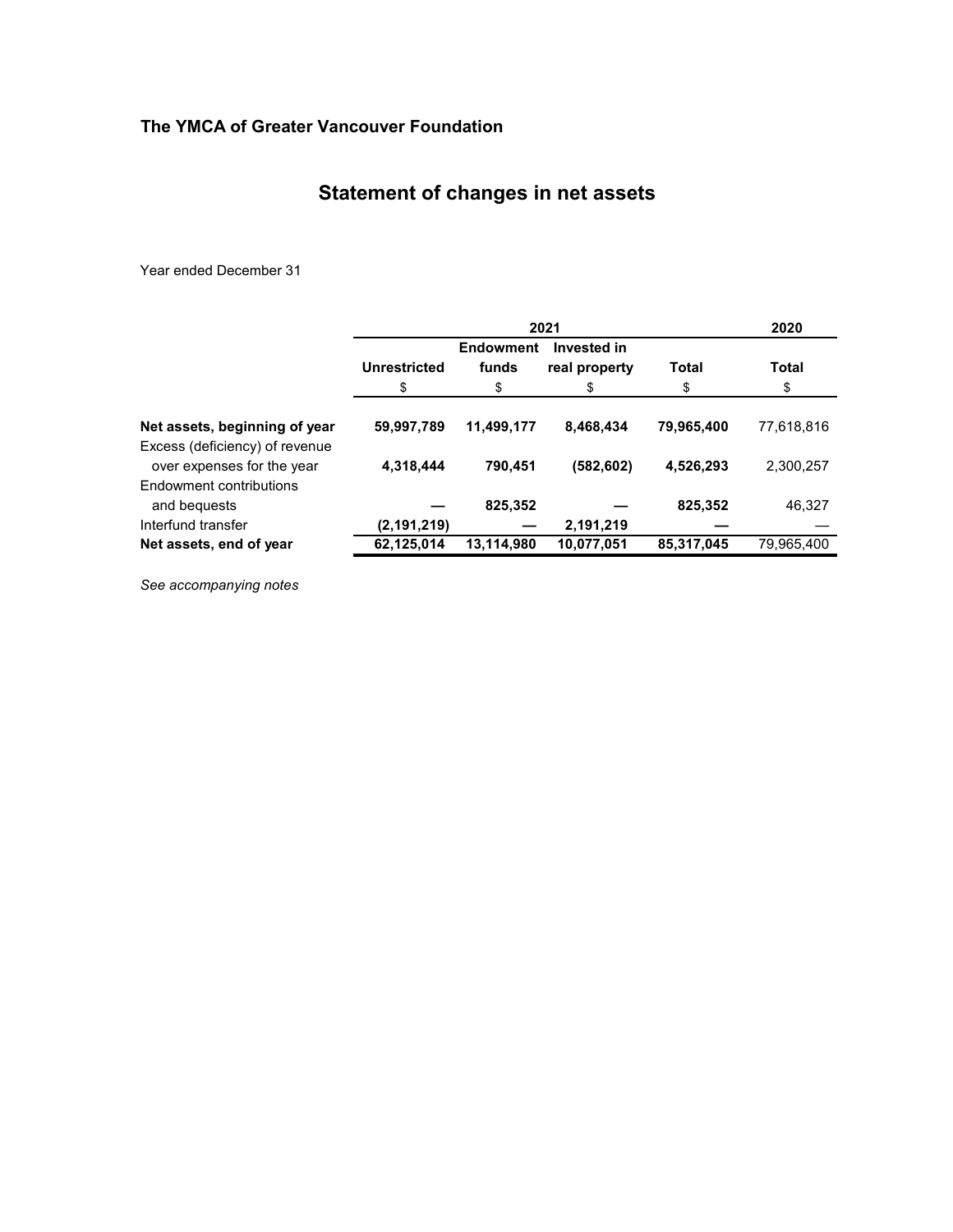# **Statement of operations**

Year ended December 31

|                                                              | 2021       | 2020       |
|--------------------------------------------------------------|------------|------------|
|                                                              | \$         | \$         |
| <b>Revenue</b>                                               |            |            |
| Rent [note 3]                                                | 763,753    | 700,863    |
| Operating cost recoveries [note 3]                           | 470,995    | 431,640    |
| Investment income                                            | 1,726,845  | 1,413,489  |
| Unrealized investment gains                                  | 6,062,106  | 2,992,947  |
| Income from funds administered by the Vancouver Foundation   |            |            |
| The YMCA of Greater Vancouver Designated Funds [note 7]      | 103,345    | 125,795    |
| Other funds [note 7]                                         | 43,423     | 29,115     |
| Donations and other income                                   | 19,839     | 23,241     |
|                                                              | 9,190,306  | 5,717,090  |
| <b>Expenses</b><br>Grants to:                                |            |            |
| The YMCA of Greater Vancouver [note 3]                       | 2,144,622  | 1,106,155  |
| What Really Matters Capital Campaign [note 3]                | 600,000    | 500,000    |
| Other grants                                                 | 16,086     | 11,717     |
| Administration fee to the YMCA of Greater Vancouver [note 3] | 340,644    | 302,891    |
| Property costs                                               | 564,780    | 520,106    |
| Office, legal, professional and contract services            | 100,907    | 58,381     |
| Interest on long-term debt [note 6]                          | 266,878    | 271,344    |
| Bank and investment charges                                  | 312,657    | 334,384    |
| Insurance premiums                                           | 15,937     | 18,231     |
| Meetings, conferences and travel                             | 809        | 3,254      |
| Promotion                                                    | 5,654      | 5,035      |
| Commodity tax rebate                                         | (20, 685)  | (20, 963)  |
|                                                              | 4,348,289  | 3,110,535  |
| Excess of revenue over expenses before the following         | 4,842,017  | 2,606,555  |
| Amortization of real property                                | (315, 724) | (306, 298) |
| Excess of revenue over expenses for the year                 | 4,526,293  | 2,300,257  |

*See accompanying notes*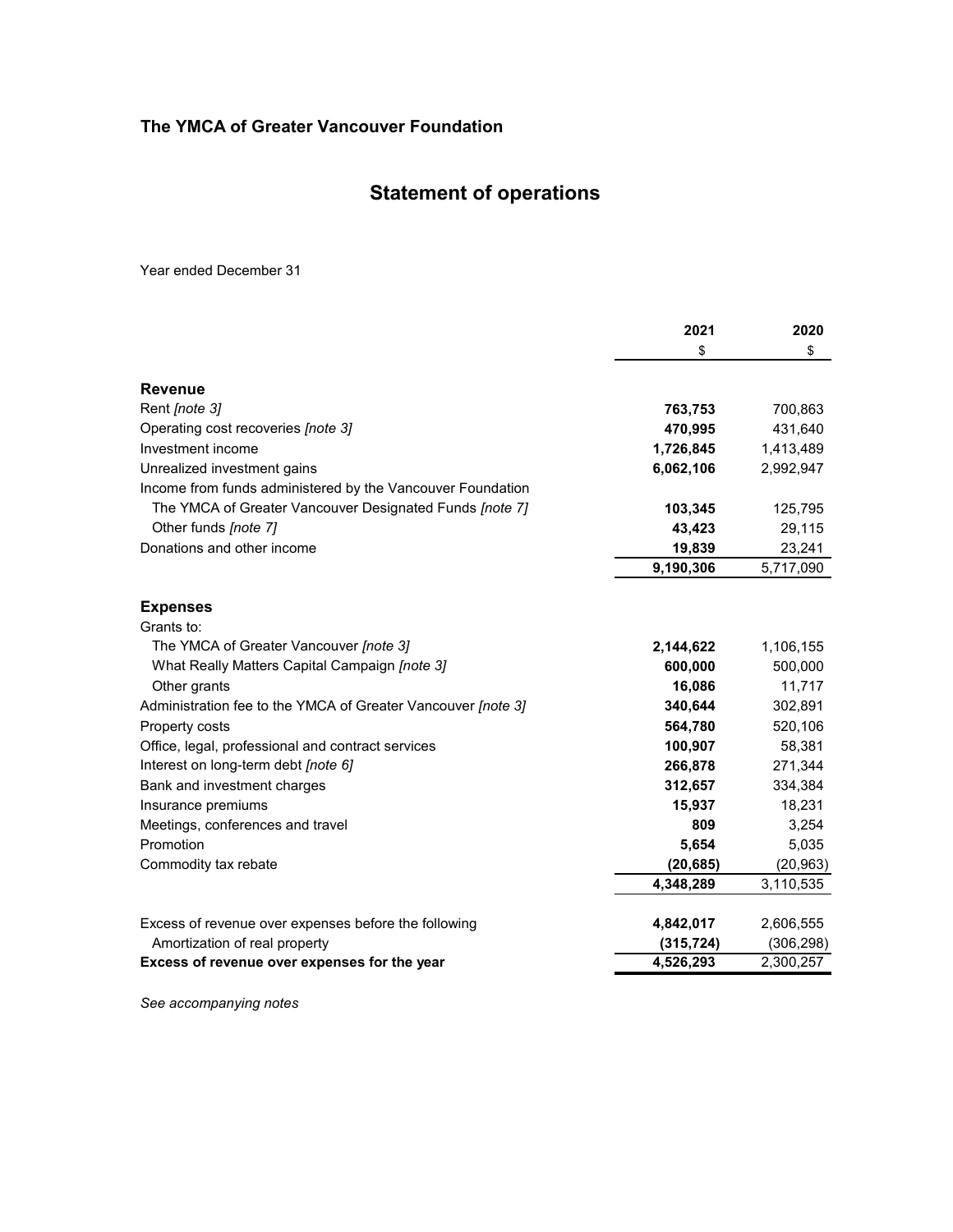### **Statement of cash flows**

Year ended December 31

|                                                 | 2021          | 2020        |
|-------------------------------------------------|---------------|-------------|
|                                                 | \$            | \$          |
| <b>Operating activities</b>                     |               |             |
| Excess of revenue over expenses for the year    | 4,526,293     | 2,300,257   |
| <b>Tenant incentives</b>                        | (873, 552)    | (707, 100)  |
| Add (deduct) items not involving cash           |               |             |
| Unrealized investment gain                      | (6,062,106)   | (2,992,947) |
| Amortization of tenant incentives               | 104,536       |             |
| Amortization of real property                   | 315,724       | 306,298     |
|                                                 | (1,989,105)   | (1,093,492) |
| Changes in non-cash working capital             |               |             |
| Other receivables                               | (854, 221)    | (137, 548)  |
| Prepaid expenses                                | 2,097         | 67          |
| Accounts payable and accrued liabilities        | (761,068)     | 657,307     |
| Due to The YMCA of Greater Vancouver            | 1,371,649     | (441, 661)  |
| Cash used in operating activities               | (2, 230, 648) | (1,015,327) |
| <b>Investing activities</b>                     |               |             |
| Net proceeds from (acquisition of) investments  | 1,007,711     | (4,770,960) |
| Additions to real property                      | (1,674,451)   | (711, 631)  |
| Cash used in investing activities               | (666, 740)    | (5,482,591) |
| <b>Financing activities</b>                     |               |             |
| Receipt of endowment contributions and bequests | 825,352       | 46,327      |
| Repayment of long-term debt                     | (249, 891)    | (222, 104)  |
| Cash provided by (used in) financing activities | 575,461       |             |
|                                                 |               | (175,777)   |
| Net decrease in cash during the year            | (2,321,927)   | (6,673,695) |
| Cash, beginning of year                         | 2,487,489     | 9,161,184   |
| Cash, end of year                               | 165,562       | 2,487,489   |
|                                                 |               |             |

*See accompanying notes*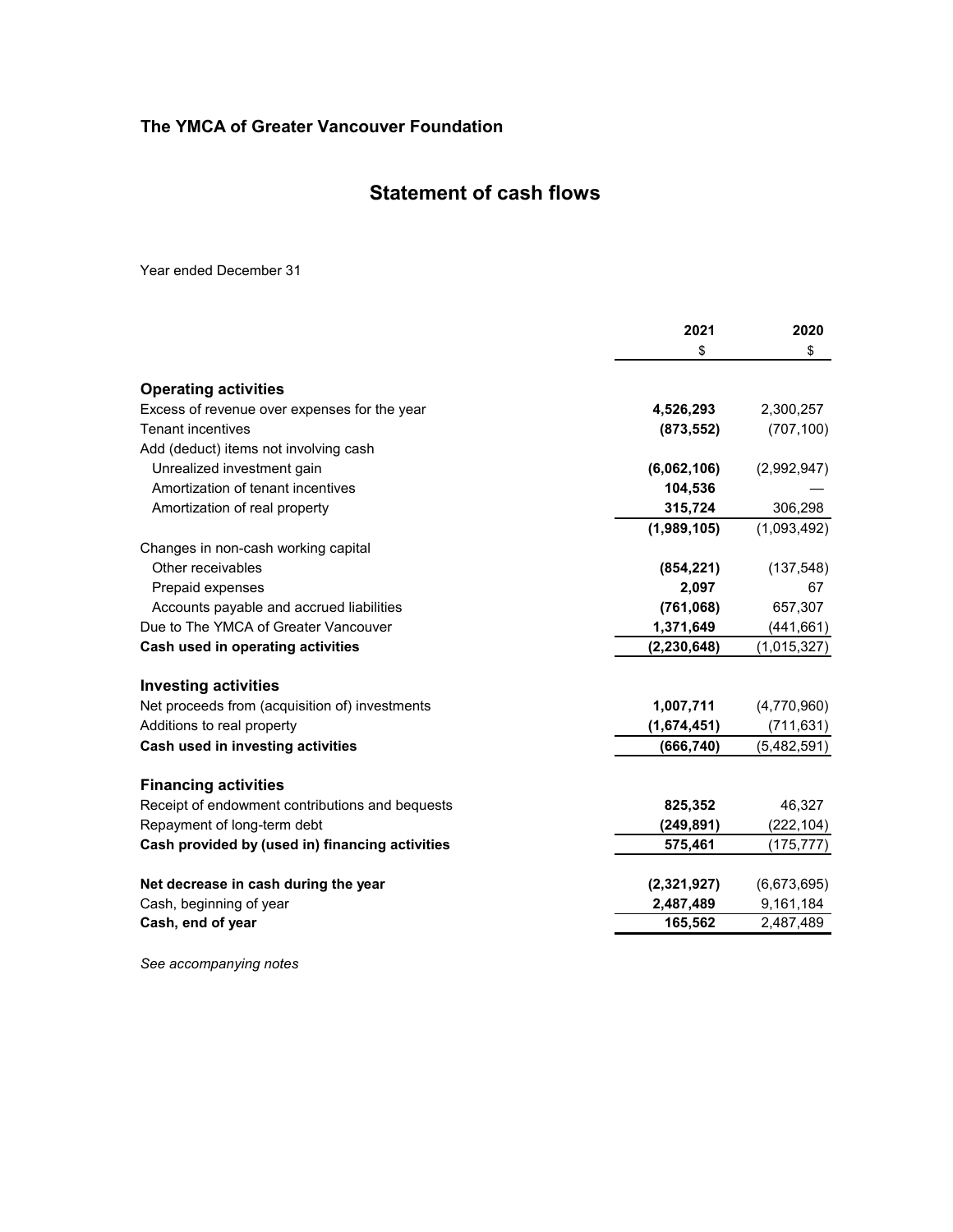### **Notes to financial statements**

December 31, 2021

### **1. Organization**

The YMCA of Greater Vancouver Foundation [the "Foundation"] was incorporated in 2009 under the *Society Act* of British Columbia, is a registered public foundation under the *Income Tax Act* (Canada) and, accordingly, is not subject to income taxes. The Foundation transitioned to the new *Societies Act* of British Columbia in June 2017. The Foundation's purpose is to [i] fund, support and promote The YMCA of Greater Vancouver ["YMCA"]; any organization that is a member of the National Council of Young Men's Christian Associations of Canada ["NC-YMCA"]; and any foundation or endowment fund whose purposes include the support of organizations that are members of NC-YMCA, and [ii] to receive gifts, bequests, funds and property, and to hold invest, administer and distribute funds and property for the purposes of the Foundation.

#### **COVID-19 outbreak**

The outbreak of the coronavirus disease ["COVID-19"] has resulted in governments worldwide enacting emergency measures to combat the spread of the virus. These measures, which include the implementation of travel bans, self-imposed quarantine periods and social distancing, have caused material disruption to businesses globally, resulting in an economic slowdown and global equity and fixed income markets experiencing significant uncertainty and volatility. The duration and impact of the COVID-19 outbreak are unknown at this time, as is the efficacy of the government and central bank monetary and fiscal interventions designed to stabilize economic conditions. As a result, it is not possible to reliably estimate the length and severity of these developments nor the impact on the financial position and financial results of the Foundation in future periods which could include decreased values in the investment portfolio and declines in investment performance.

#### **2. Summary of significant accounting policies**

#### **Accounting standards**

These financial statements were prepared in accordance with Part III of the *CPA Canada Handbook – Accounting*, "Accounting Standards for Not-for-Profit Organizations".

#### **Revenue recognition**

The Foundation follows the deferral method of accounting for contributions. Restricted contributions are recognized as revenue in the year in which the related expenses are incurred. Unrestricted contributions are recognized as revenue when they are received or receivable if the amount to be received can be reasonably estimated and collection is reasonably assured. Endowment contributions are recognized as direct increases in net assets in the period received.

Rent revenue is recognized using the straight-line method, whereby the total amount of rent revenue to be received from a lease is accounted for on a straight-line basis over the term of the lease and collection is reasonably assured.

Operating cost recoveries are recognized as revenue when the amounts become due under the terms of the lease agreements, which is generally in the period in which the corresponding costs are incurred, and collection is reasonably assured.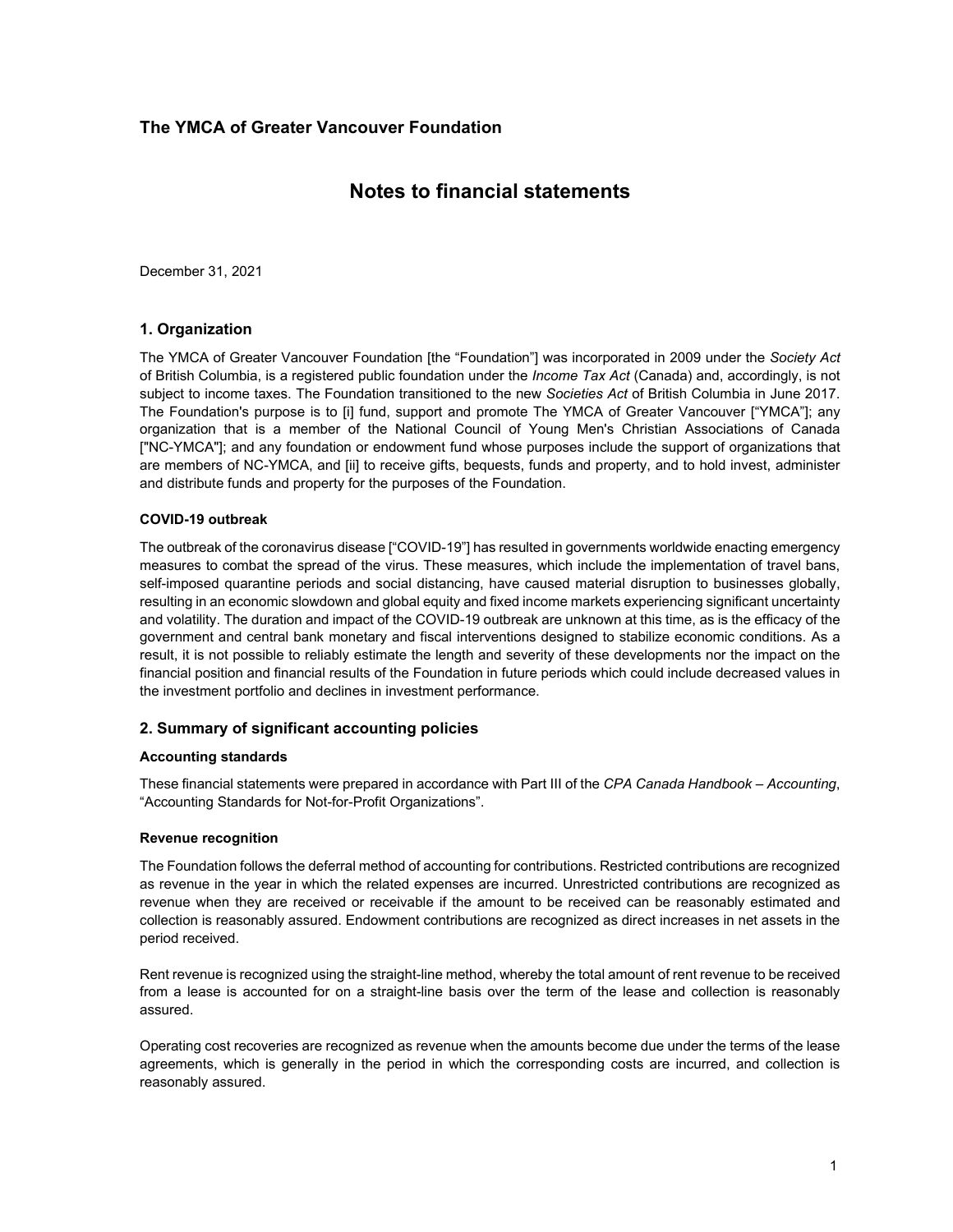### **Notes to financial statements**

December 31, 2021

Investment income includes interest and dividend income, pooled fund income, realized investment gains and losses on sales of investments, and unrealized gains and losses on investments measured at fair value. Interest income is recognized with the passage of time, dividend income is recognized based on the ex-dividend date, pooled fund income is recognized on the date of distribution by the fund, realized gains and losses are recognized based on the trade date, and unrealized gains and losses are recognized based on the statement of financial position date.

Income from funds administered by the Vancouver Foundation is recognized when earned.

#### **Financial instruments**

The Foundation initially and subsequently measures its investments in marketable securities at fair value. Directly attributable costs incurred on the acquisition of those investments are expensed as incurred.

All other financial assets and financial liabilities are initially measured at fair value, net of directly attributable costs of acquisition, and subsequently measured at cost or amortized cost. At each reporting date, the Foundation assess whether there are any indications that a financial asset measured at cost or amortized may be impaired. The amount of any impairment provision is recognized in the statement of operations. A previously recognized impairment provision may be reversed to the extent of any improvements relating to events occurring after the impairment was recognized. The amount of the reversal is recognized in the statement of operations in the period in which it is determined.

#### **Foreign currency translation**

Monetary assets and liabilities denominated in foreign currencies are translated at the exchange rates in effect at the statement of financial position date. Non-monetary assets and liabilities are translated at the rate of exchange in effect when the assets are acquired or obligations incurred. Revenues and expenses are translated at the exchange rate prevailing at the time the transaction occurs. All exchange gains and losses are recognized in the statement of operations in the period in which they arise.

#### **Cash**

Cash includes all balances held at banks and highly liquid short-term investments, with an original maturity of three months or less at the date of purchase, unless they are held for investment purposes rather than liquidity purposes, in which case they are classified as investments.

#### **Real property**

Real properties are recorded at cost for property purchased by the Foundation and at fair value at the time of donation for property donated.

The Foundation provides for amortization on a straight-line basis over the greater of the cost less salvage value over the life of the asset and the cost less residual value over the useful life of the asset as follows:

| <b>Building</b>        | 32 years      |
|------------------------|---------------|
| Equipment and fixtures | 5 to 20 years |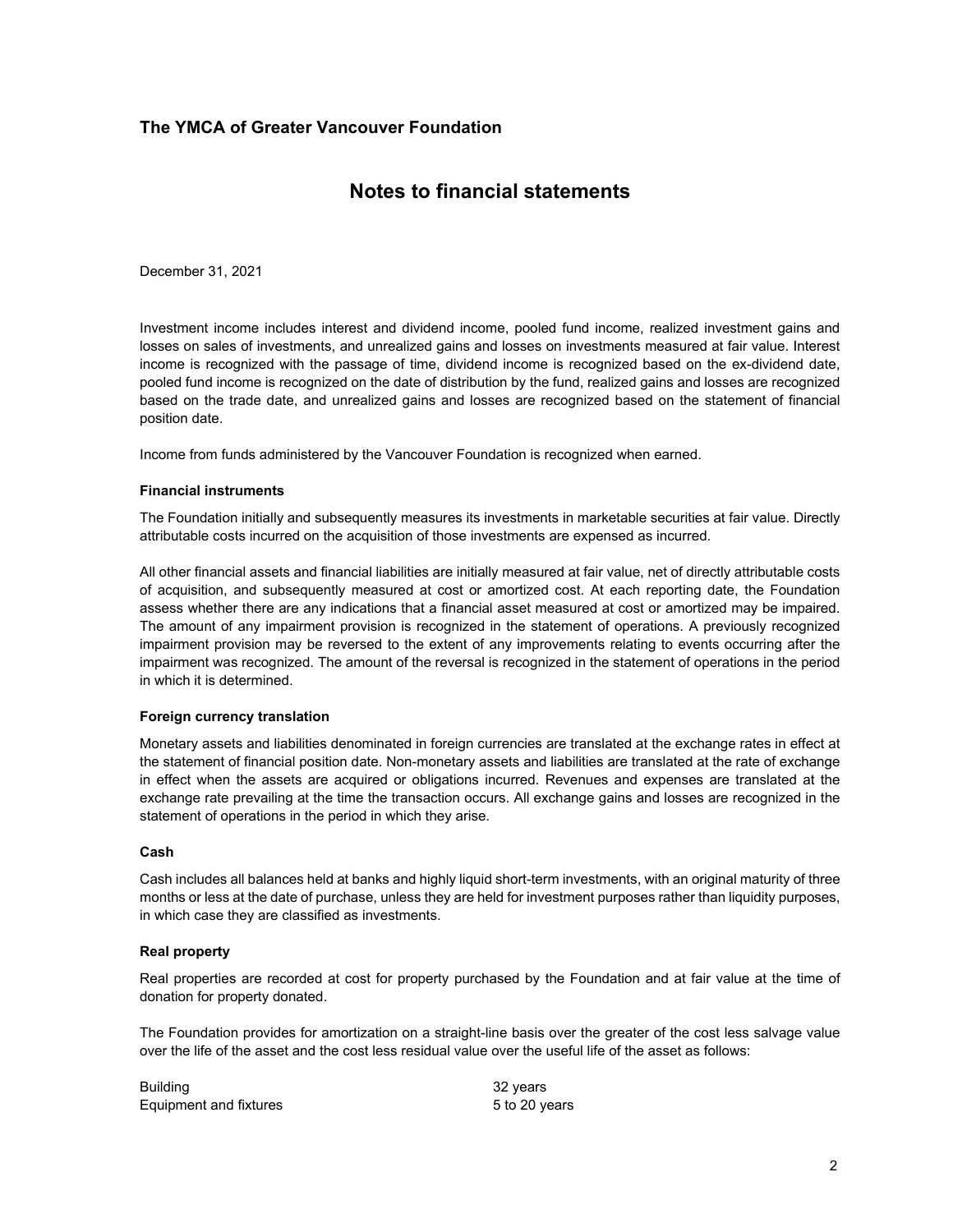### **Notes to financial statements**

December 31, 2021

When conditions indicate that an item of property and equipment no longer contributes to the Foundation's ability to provide goods and services, or that the value of future economic benefits or service potential associated with the item is less than its net carrying amount, the item is written down to its fair value or replacement cost. The write-down is recognized as an expense in the statement of operations and is not reversed.

#### **Tenant incentives**

Tenant incentives, which include costs incurred to make leasehold improvements to tenant's space and cash allowances provided to tenants, are initially recognized as an asset and amortized on a straight-line basis over the initial term of the lease as a reduction in rent revenue.

#### **Use of estimates**

The preparation of financial statements in conformity with Canadian accounting standards for not-for-profit organizations requires management to make estimates and assumptions that affect the amounts reported in the financial statements and accompanying notes. Management believes that the estimates utilized in preparing its financial statements are reasonable and prudent; however, actual results could differ from those estimates.

### **3. The YMCA of Greater Vancouver**

The YMCA is an independent charitable organization separately registered as a charity under the *Income Tax Act* (Canada) and incorporated under the *Societies Act* of British Columbia. The YMCA is dedicated to the development of people in spirit, mind and body as well as the improvement of local, national and international communities.

In April 2016, the Trustees of the Foundation committed to provide the YMCA \$3,000,000 over 10 years for the purpose of creating four new centres of community in Surrey, Vancouver, Coquitlam and Chilliwack [What Really Matters Capital Campaign]. In April 2018, the trustees made further pledges of \$7,000,000 to bring their gift to \$10,000,000. During the year ended December 31, 2021, \$600,000 [2020 – \$500,000] was contributed and at December 31, 2021, an aggregate of \$6,800,000 [2020 – \$6,200,000] of this commitment had been contributed by the Foundation with respect to the What Really Matters Capital Campaign.

In addition, the Foundation makes donations to the YMCA in accordance with donors' restrictions at the direction of the Foundation Trustees. During 2021, the Foundation provided grants of \$2,144,622 [2020 – \$1,106,155] to the YMCA.

For the year ended December 31, 2021, the Foundation reimbursed the YMCA for administration support services totalling \$340,644 [2020 – \$302,891].

In July 2015, the YMCA entered into a 10-year lease for Camp Deka, which is owned by the Foundation *[note 5].* For the year ended December 31, 2021, included in rent revenue is \$66,215 [2020 – \$63,077] charged to the YMCA.

The Foundation has entered into a 10-year lease with the YMCA that expires in 2031, with two renewal options of five years each for space in the Foundation's Royal Avenue property with an annual base rent of approximately \$181,000 *[note 5]*.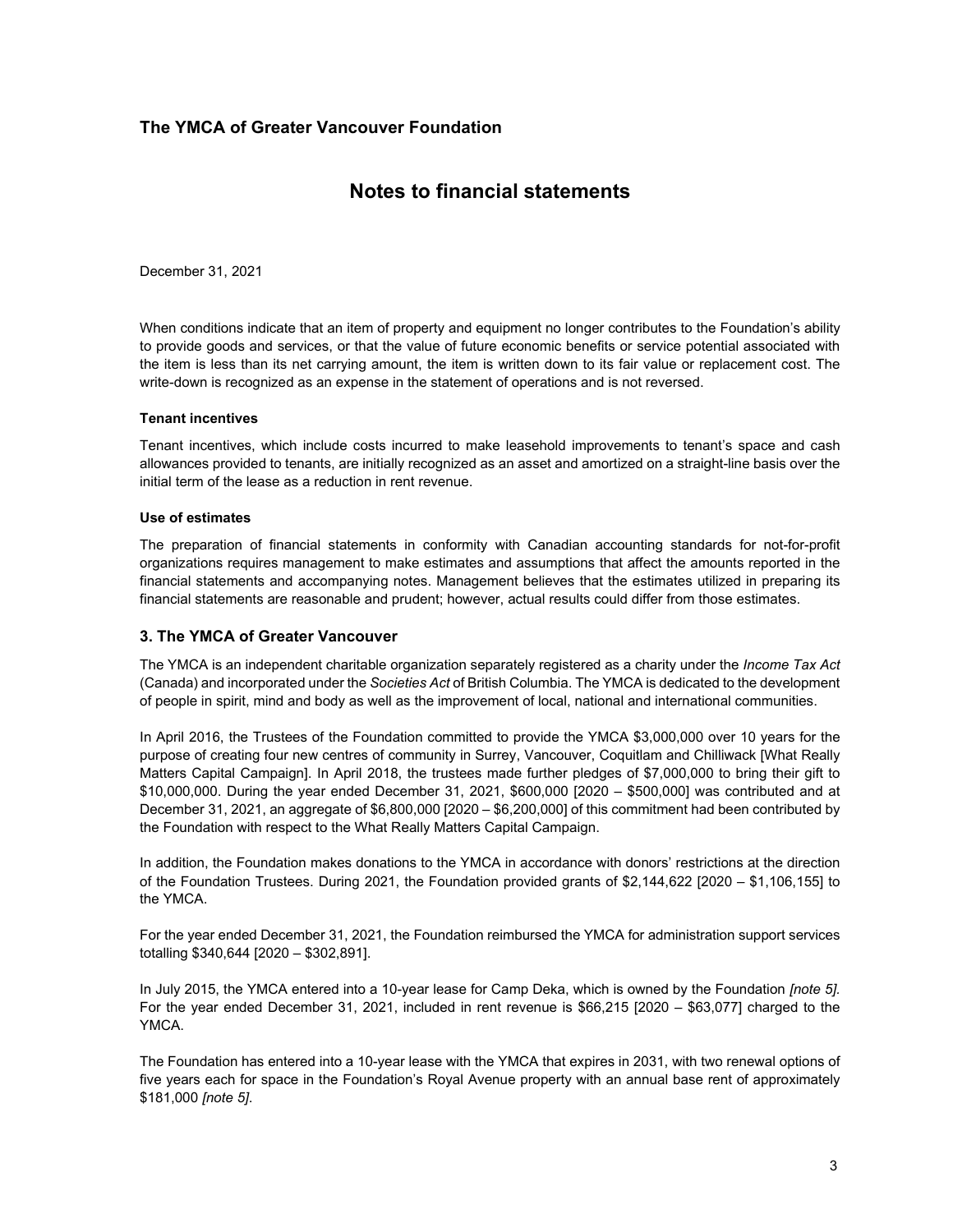### **Notes to financial statements**

December 31, 2021

For the year ended December 31, 2021, included in rent revenue is \$151,000 [2020 – nil] of rent and included in operating cost recoveries is \$101,000 [2020 – nil] charged to the YMCA.

As at December 31, 2021, \$1,409,597 [2020 – \$37,948] is payable to the YMCA in respect of administrative costs and grants not paid or remitted. The transactions are recorded at exchange amounts agreed and established between the YMCA and the Foundation.

### **4. Investments**

|                                       | 2021<br>\$ | 2020<br>\$ |
|---------------------------------------|------------|------------|
| Current                               |            |            |
| Unrestricted funds                    |            |            |
| Mawer - Langdale New Westminster      | 13,972,778 | 14,280,435 |
| Canada Life Canadian Real Estate Fund | 7,739,906  | 7,018,859  |
| <b>IFM Global Infrastructure</b>      | 22,924,522 | 20,923,284 |
| North Growth Management Ltd           | 486,216    | 411,088    |
| <b>ACM Commercial Mortgage Fund</b>   | 6,496,629  | 6,540,480  |
| <b>Total current investments</b>      | 51,620,051 | 49,174,146 |
| Non-current                           |            |            |
| Unrestricted funds                    |            |            |
| Northleaf Senior Private Credit       | 9,658,943  | 8,666,256  |
| <b>Endowment funds</b>                |            |            |
| Mawer - Endowment                     | 12,901,775 | 11,287,291 |
| Mawer - Literacy                      | 213,205    | 211,886    |
|                                       | 13,114,980 | 11,499,177 |
| <b>Total non-current investments</b>  | 22,773,923 | 20,165,433 |
| <b>Total investments</b>              | 74,393,974 | 69,339,579 |

The investment mix, excluding endowment donor designated funds, comprises the following:

|                           | 2021  | 2020  |
|---------------------------|-------|-------|
|                           | %     | %     |
| Fixed income              | 4.9   | 7.0   |
| Mortgages                 | 10.7  | 11.7  |
| Infrastructure            | 37.6  | 37.5  |
| Real estate               | 12.7  | 12.6  |
| Direct lending            | 15.3  | 11.9  |
| Equities and equity funds | 18.8  | 19.3  |
|                           | 100.0 | 100.0 |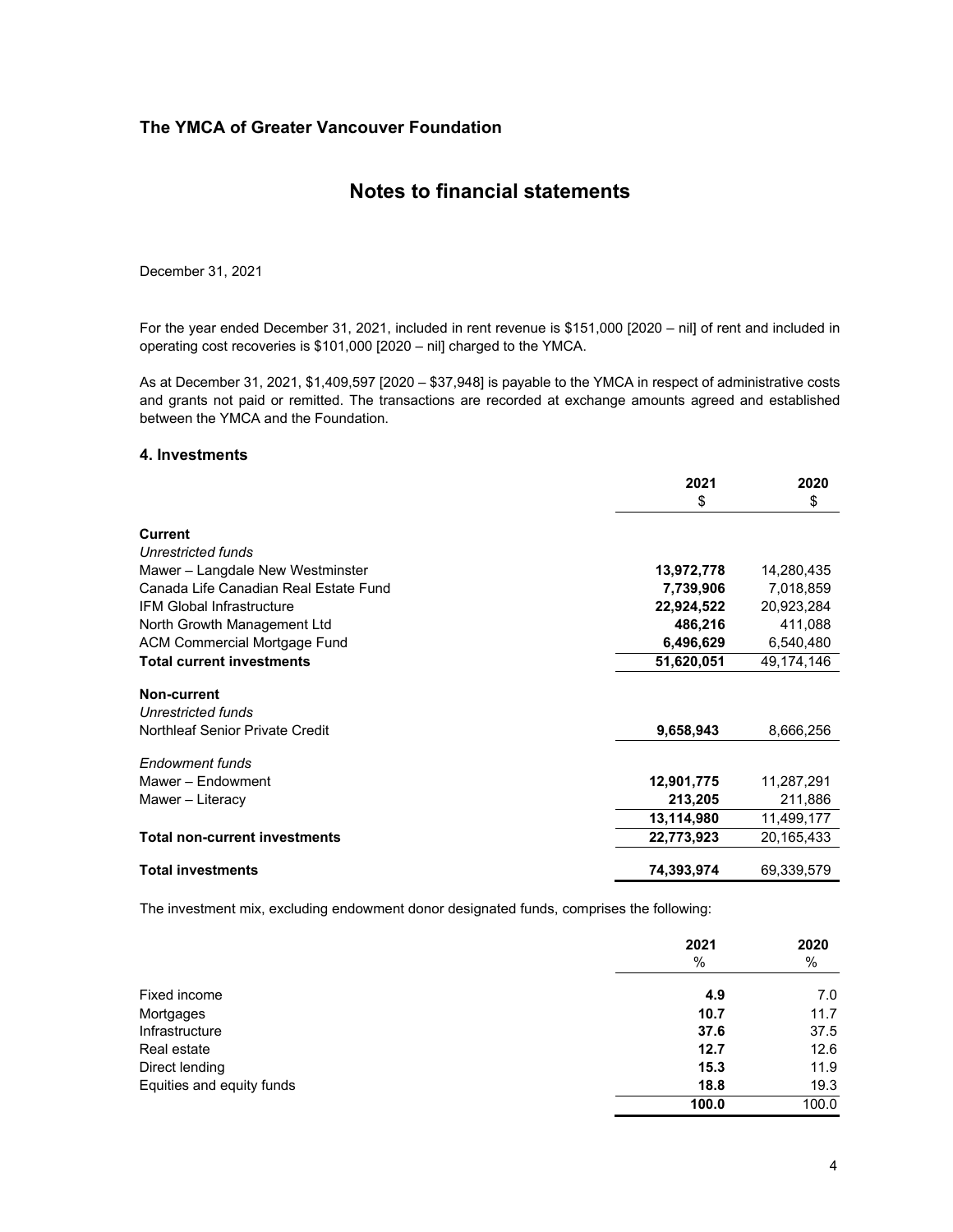### **Notes to financial statements**

December 31, 2021

### **5. Real property**

|                                  |            | 2021                               |                          |
|----------------------------------|------------|------------------------------------|--------------------------|
|                                  | Cost       | <b>Accumulated</b><br>amortization | <b>Net book</b><br>value |
|                                  | \$         | \$                                 | \$                       |
| <b>Camp Deka</b>                 |            |                                    |                          |
| Land                             | 530,000    |                                    | 530,000                  |
| 620 Royal Ave. - New Westminster |            |                                    |                          |
| Land                             | 6,534,367  |                                    | 6,534,367                |
| <b>Building</b>                  | 12,131,303 | 646,003                            | 11,485,300               |
| <b>Equipment and fixtures</b>    | 56,329     | 939                                | 55,390                   |
|                                  | 18,721,999 | 646,942                            | 18,075,057               |
|                                  | 19,251,999 | 646,942                            | 18,605,057               |
|                                  |            | 2020                               |                          |
|                                  |            | <b>Accumulated</b>                 | <b>Net book</b>          |
|                                  | Cost       | amortization                       | value                    |
|                                  | \$         | \$                                 | \$                       |
| <b>Camp Deka</b>                 |            |                                    |                          |
| Land                             | 530,000    |                                    | 530,000                  |
| 620 Royal Ave. - New Westminster |            |                                    |                          |
| Land                             | 6,534,367  |                                    | 6,534,367                |
| <b>Building</b>                  | 10,475,983 | 331,218                            | 10,144,765               |
| Equipment and fixtures           | 37,198     |                                    | 37,198                   |
|                                  | 17,047,548 | 331,218                            | 16,716,330               |
|                                  | 17,577,548 | 331,218                            | 17,246,330               |

The Foundation owns 154 acres of land near Deka Lake, British Columbia, which is leased to the YMCA *[note 3]*.

As at December 31, 2021, all building and equipment and fixtures were amortized as they were put into use during the year. As at December 31, 2020, building and equipment and fixtures totaling \$705,520 were not amortized as they were not put into use during the year.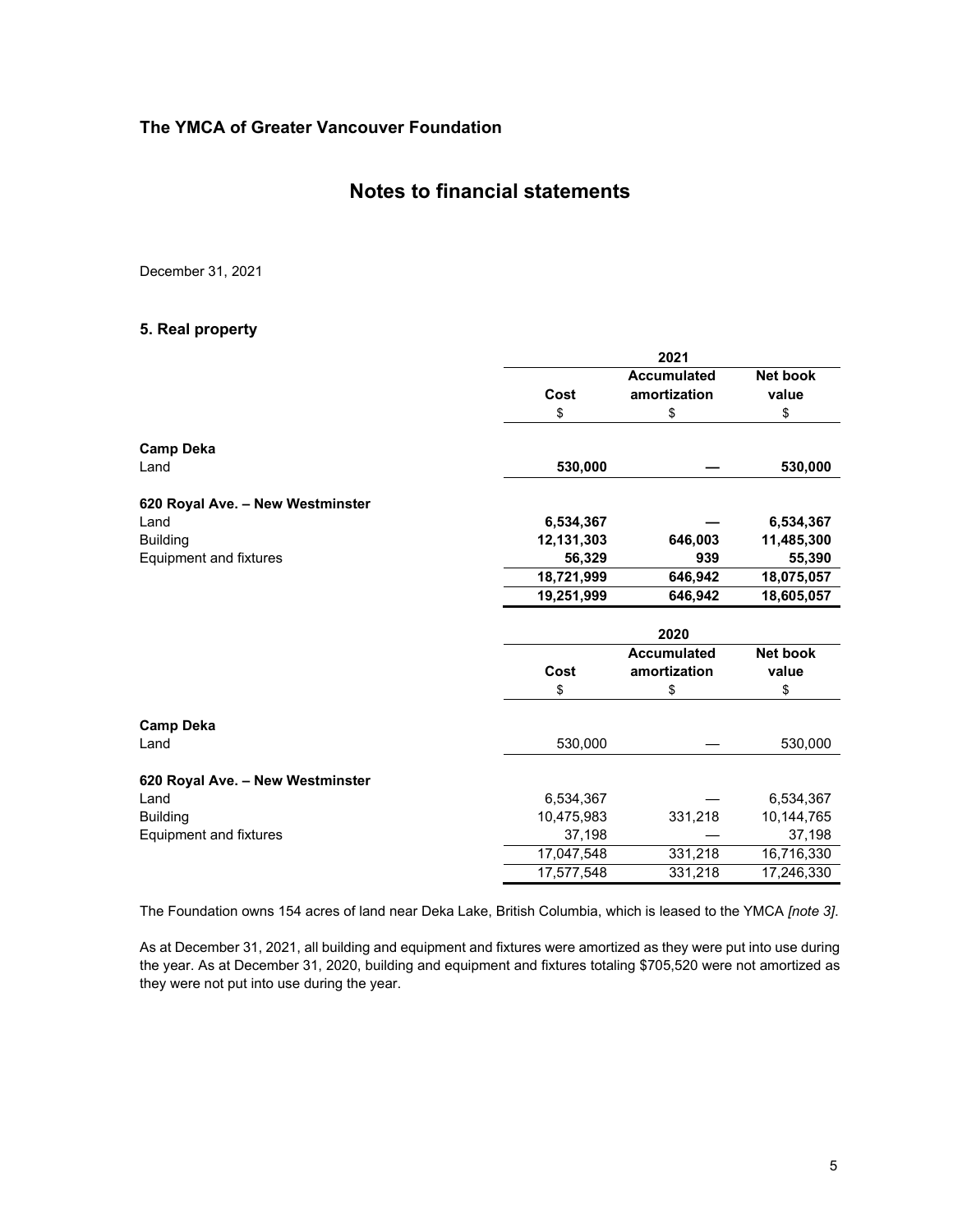### **Notes to financial statements**

December 31, 2021

### **6. Long-term debt**

|                      | 2021<br>\$ | 2020<br>\$ |
|----------------------|------------|------------|
| Long-term debt       | 8,528,005  | 8,777,896  |
| Less current portion | 256,199    | 249,189    |
|                      | 8,271,806  | 8,528,707  |

Term loan bearing interest at 3.10% per annum, repayable in blended monthly instalments of principal and interest of \$43,149 and maturing in January 2025. The term loan is collateralized by a first charge on a certain real property with a net book value at December 31, 2021 of \$18,075,057 [2020 – \$16,716,330]. For the year ended December 31, 2021, interest expense recorded on the term loan was \$266,878 [2020 – \$271,344].

The estimated annual principal repayments required in each of the next four years are as follows:

|      | \$        |
|------|-----------|
| 2022 | 256,199   |
| 2023 | 265,779   |
| 2024 | 272,466   |
| 2025 | 7,733,561 |
|      | 8,528,005 |

The Foundation's long-term debt contains a debt service coverage ratio covenant. Measurement of the covenant is defined in the agreement and is as interpreted by the lender. At December 31, 2021, the Foundation was in compliance with this covenant.

### **7. Funds held by the Vancouver Foundation**

The undernoted funds are held by the Vancouver Foundation and, accordingly, are not included as assets of the Foundation. The capital of these funds are held permanently by Vancouver Foundation and invested in accordance with the provisions of the *Vancouver Foundation Act*. Income from these funds is recognized when distributed by the Vancouver Foundation

|                                               | Share of             |              |              |
|-----------------------------------------------|----------------------|--------------|--------------|
|                                               | investment<br>income | 2021<br>Cost | 2020<br>Cost |
|                                               | %                    | \$           | \$           |
| The YMCA of Greater Vancouver Designated Fund | 100                  | 1,392,500    | 1,392,500    |
| <b>Guy Flavelle Memorial Fund</b>             | 17                   | 2,296,936    | 2,296,936    |
| Chilliwack Family YMCA Endowment              | 100                  | 160,000      | 160,000      |
| J.D. Wilson Charitable Trust                  | 20                   | 51.125       | 51,125       |
|                                               |                      | 3,900,561    | 3,900,561    |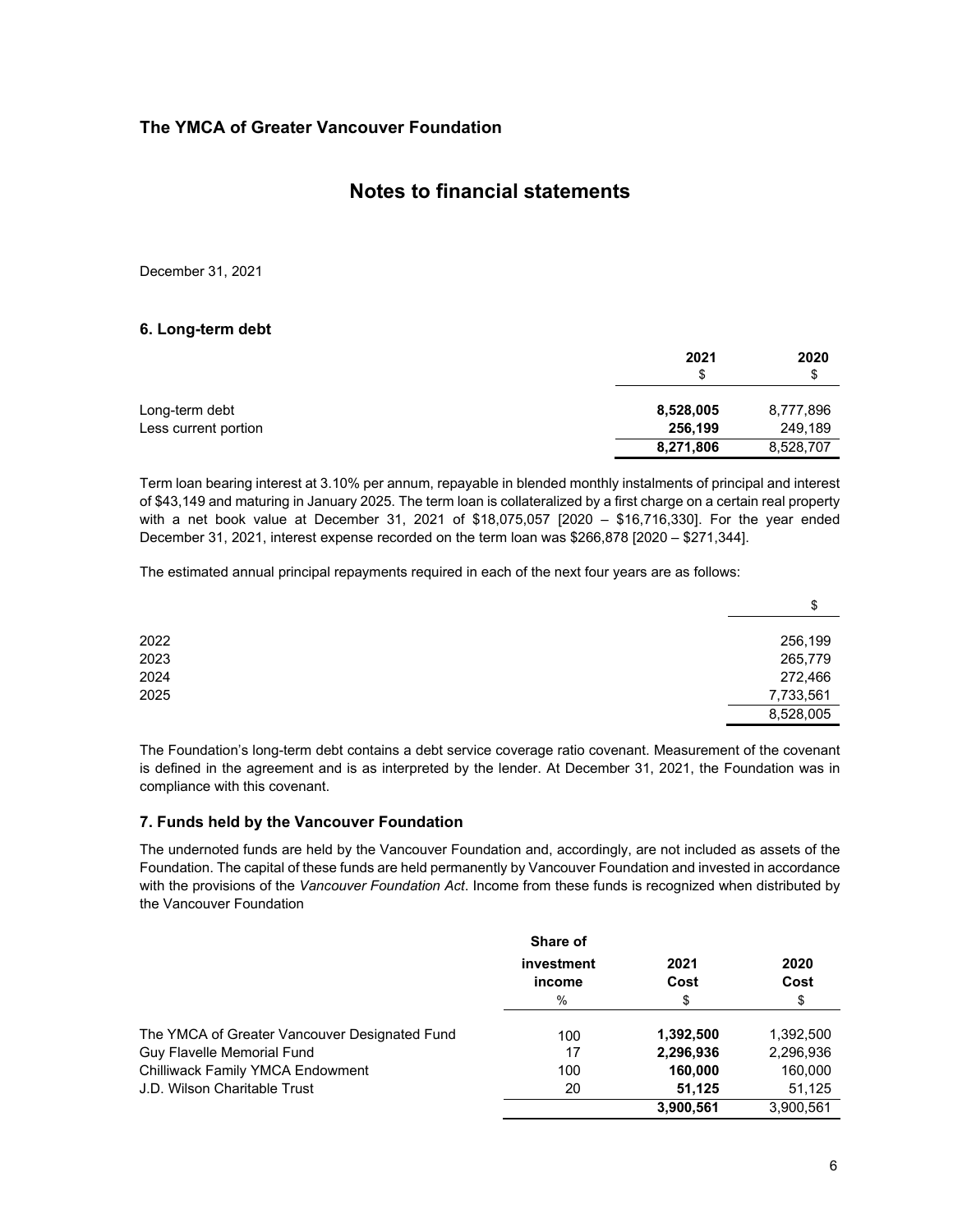### **Notes to financial statements**

December 31, 2021

### **8. Financial instruments**

#### **Interest rate risk**

Interest rate risk is the risk that the fair values or future cash flows of a financial instrument will fluctuate because of changes in market interest rates. The Foundation's cash earns interest at deposit rates and the Foundation has investments in certain fixed income securities. The long-term debt bears interest at a fixed interest rate. The Foundation does not use derivative financial instruments to manage the effects of this risk.

#### **Credit risk**

Credit risk is the risk that one party to a financial instrument will cause a financial loss for the other party by failing to discharge an obligation. The Foundation is exposed to credit risk in the event of non-performance by counterparties primarily in connection with its cash and other receivables. The Foundation mitigates its credit risk with respect to cash by dealing with Canadian financial institutions with no publicly known liquidity problems and with other receivables by dealing with what management believes to be financially sound counter-parties.

### **Liquidity risk**

Liquidity risk is the risk that the Foundation will encounter difficulty in meeting obligations associated with financial liabilities. The Foundation is exposed to liquidity risk arising from its accounts payable and accrued liabilities, due to The YMCA of Greater Vancouver, and its long-term debt. The Foundation's ability to meet its obligations depends on the amount and composition of its investments and its ability to obtain financing from existing or other potential lenders.

#### **Currency risk**

Currency risk is the risk that the fair value or future cash flows of a financial instrument will fluctuate because of changes in foreign exchange rates. The Foundation has investments denominated in US dollars in the amount of US\$7,351,843 [2020 – US\$6,793,956] and thus the Foundation is exposed to the risk of fluctuations in earnings and cash flows arising from changes in the exchange rate between the Canadian dollar and the US dollar and the degree of volatility in that rate.

#### **Other price risk**

Other price risk is the risk that the fair value or future cash flows of a financial instrument will fluctuate because of changes in market prices, whether those changes are caused by factors specific to the individual financial instrument or its issuer, or factors affecting similar financial instruments traded in the market. The Foundation is exposed to other price risk from investments held by the Foundation for which future prices are uncertain. The Foundation manages price risk by allocating its investments across different investment managers and different types of investments and underlying industries.

#### **9. Remuneration to trustees, employees and contractors**

The Trustees of the Foundation are not remunerated and the Foundation does not have any employees or independent contractors*.*